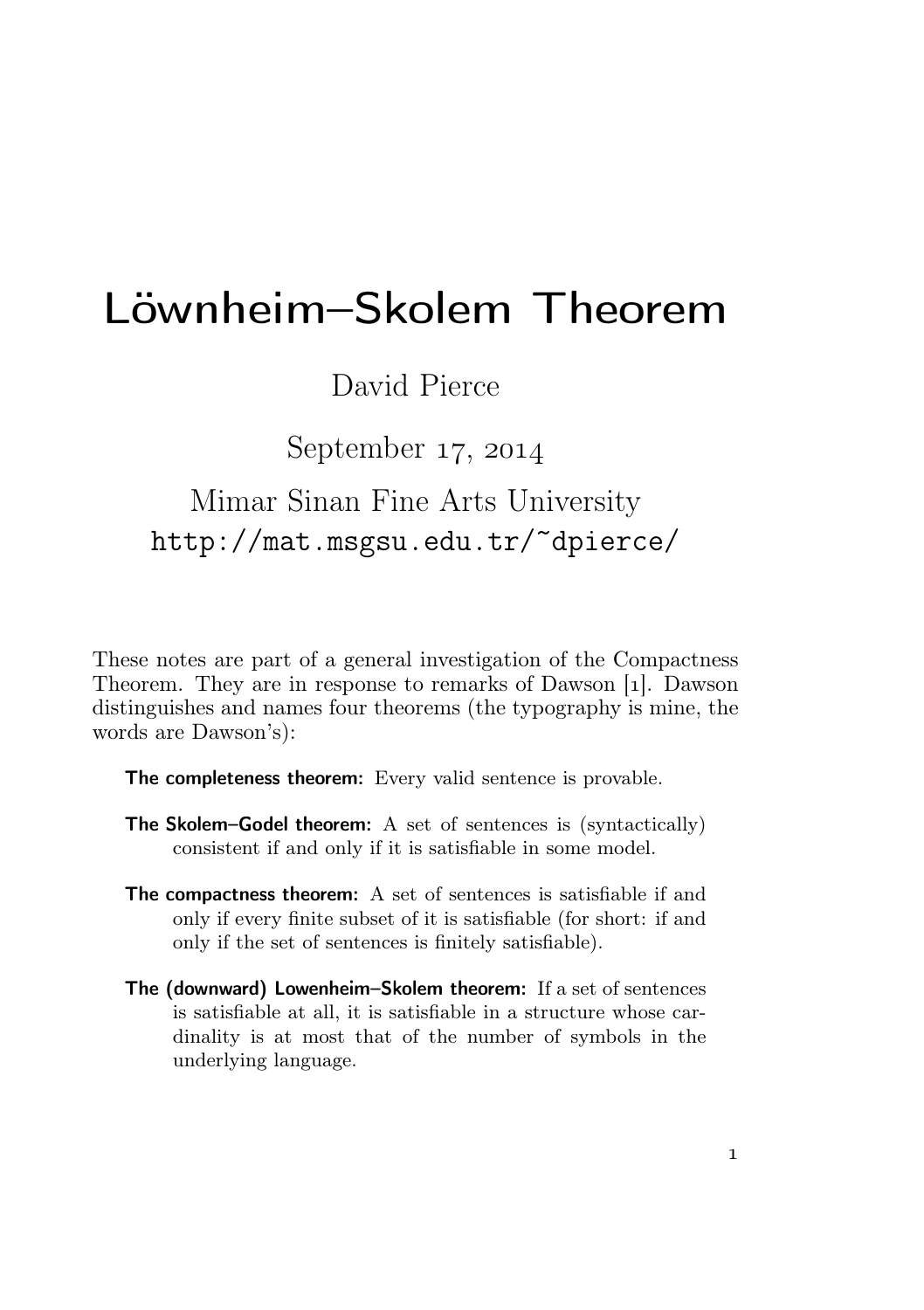The first three theorems are, respectively, Theorems I, IX, and X of Gödel [3], except that the sets of sentences that Gödel considers are countable. Concerning these theorems, Dawson writes:

Godel's proofs employed Skolem's methods; but, unlike Skolem, Godel carefully distinguished between syntactic and semantic notions. The relation between the works of the two men has been examined by Vaught  $(1974, 157-159)$  and, in great detail, by van Heijenoort and Dreben [7]. All three commentators agree that both the completeness and compactness theorems were implicit in Skolem  $[4]$ , but that no one before Godel drew them as conclusions, not even *after* Hilbert and Ackermann, in their 1928 book Grundzüge der theoretischen Logik [,] singled out first-order logic for attention and explicitly posed the question of its completeness.

How is completeness implicit in Skolem's  $1923$  paper?<sup>1</sup>

#### The  $1920$  paper

I start with Skolem's 1920 paper [5]. Right away Skolem refers to Löwenheim's use of the term *first-order expressions*. Skolem will prefer first-order proposition. At the beginning he is not clear about free variables: are we talking about sentences, or arbitrary formulas in our sense? But the meaning of first order is the one that has come down to us, though the terminology used for describing the meaning is different:

By a first-order expression Löwenheim understands an expression constructed from relative coefficients by means of the five fundamental logical operations, namely, in Schröder's terminology, identical multiplication and addition, negation, productation, and

<sup>&</sup>lt;sup>1</sup>The paper is labelled with the year of  $1922$  in [6], presumably because the paper is based on an address to the Fifth Congress of Scandinavian Mathematicians, Helsinki,  $4-7$  August 1922. But publication was apparently not until  $1923$ , as the bibliography of [6] indicates.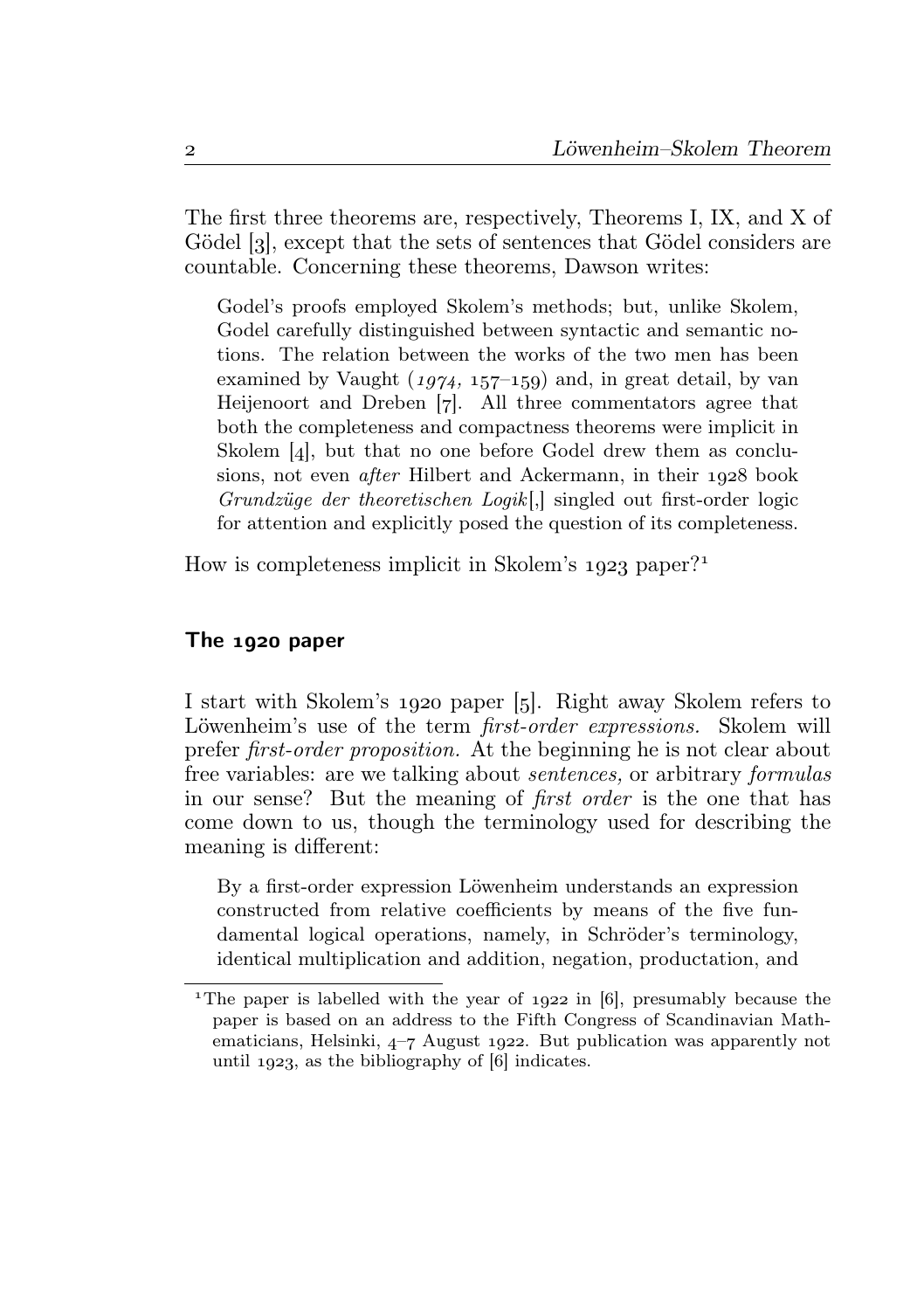summation. The five operations mentioned are denoted by a dot (or simply juxtaposition), the sign +, the bar<sup>-</sup>, and the signs  $\Pi$ and  $\Sigma$ , respectively.

The examples that Skolem goes on to give allow construction of a dictionary:

$$
\begin{array}{c|c|c|c|c|c|c|c|c} \hline \cdot & + & - & \text{II} & \Sigma & \text{II}_x \Sigma_y \text{R}_{xy} \\ \hline \land & \lor & - & \forall & \exists & \forall x \exists y \text{ R} xy \end{array}
$$

Skolem's normal form is our Skolem normal form: an ∀∃ formula. I quote his theorems verbatim.

**Theorem 1.** If U is an arbitrary first-order proposition, there exists  $a$  first-order proposition  $U'$  in normal form with the property that  $U$ is satisfiable in a given domain whenever  $U'$  is, and conversely.

**Theorem 2.** Every proposition in normal form either is a contradiction or is already satisfiable in a finite or denumerably infinite domain.

To prove this, we start with the simplest nontrivial case, a sentence  $\forall x \exists y \varphi(x, y)$ , where  $\varphi$  is an open (quantifier-free) formula. We assume the sentence has a model B. (Skolem says, "this proposition is satisfied in a given domain for certain values of the relatives.")

Using the Axiom of Choice (Skolem says "principle of choice"), we obtain an operation  $x \mapsto x'$  on B such that

$$
\mathfrak{B} \models \forall x \ \varphi(x, x').
$$

Let  $a \in B$ , and let A be the intersection of the collection of all subsets of B that contain a and are closed under  $x \mapsto x'$ . By "Dedekind's theory of chains in  $1888"$  [2], A is countable, and

$$
\mathfrak{A} \vDash \forall x \ \varphi(x, x'), \qquad \qquad \mathfrak{A} \vDash \forall x \ \exists y \ \varphi(x, y).
$$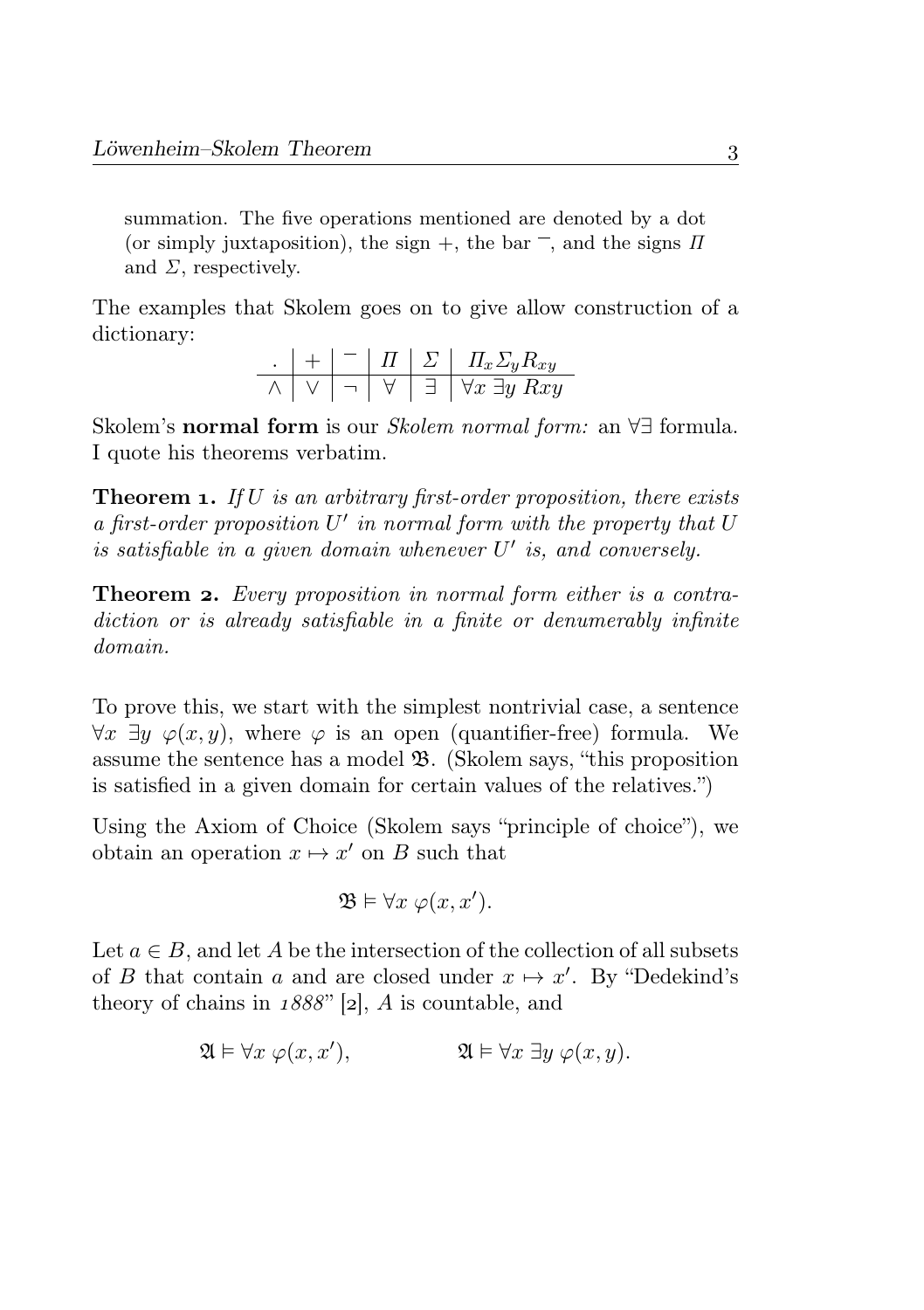More generally, we may have a sentence

 $(*) \forall x_0 \cdots \forall x_{m-1} \exists y_0 \cdots \exists y_{n-1} \varphi(x_0, \ldots, x_{m-1}, y_0, \ldots, y_{n-1}),$ 

again assumed to have a model B. Again by the Axiom of Choice we obtain a function  $x \mapsto x'$  from  $B^m$  to  $B^n$  such that

$$
\mathfrak{B}\vDash\forall x\ \varphi(x,x').
$$

(Skolem's indices in tuples start with 1, and there is no notation for sets of tuples of given length.) Again if we start with a and close under  $x \mapsto x'$ , we obtain a countable set A such that  $\mathfrak{A} \models$  $\forall x \exists y \varphi(x, y)$ . Skolem takes to lemmas to show that A is countable.

Theorem 2 admits generalizations of high order. Thus, it is not difficult to prove the following: Either it is contradictory to suppose that a simply infinite sequence of first-order propositions in normal form is simultaneously satisfiable or the sequence is already simultaneously satisfiable in a denumerably infinite domain.

Skolem gives the proof for sentences in normal form in which only two variables occur, and he considers the "logical product" or "propositional product"

$$
\Pi_{x_1} \Sigma_{y_1} U^1_{x_1y_1} \Pi_{x_2} \Sigma_{y_2} U^2_{x_2y_2} \cdots \text{ad infinitum}
$$

The formal statement is,

**Theorem 3.** If a proposition can be represented as a product of a denumerable set of first-order propositions, it either is a contradiction or is already satisfiable in a denumerable domain.

Skolem continues in this vein, with infinite "sums" (disjunctions). and then repeated taking of sums and products. He also considers propositions

$$
\Pi_{x_1}\Pi_{x_2}\cdots\Pi_{x_m}\Sigma_{y_1}\Sigma_{y_2}\cdots
$$
ad inf.  $U_{x_1\cdots x_my_1y_2\cdots}$ ad inf.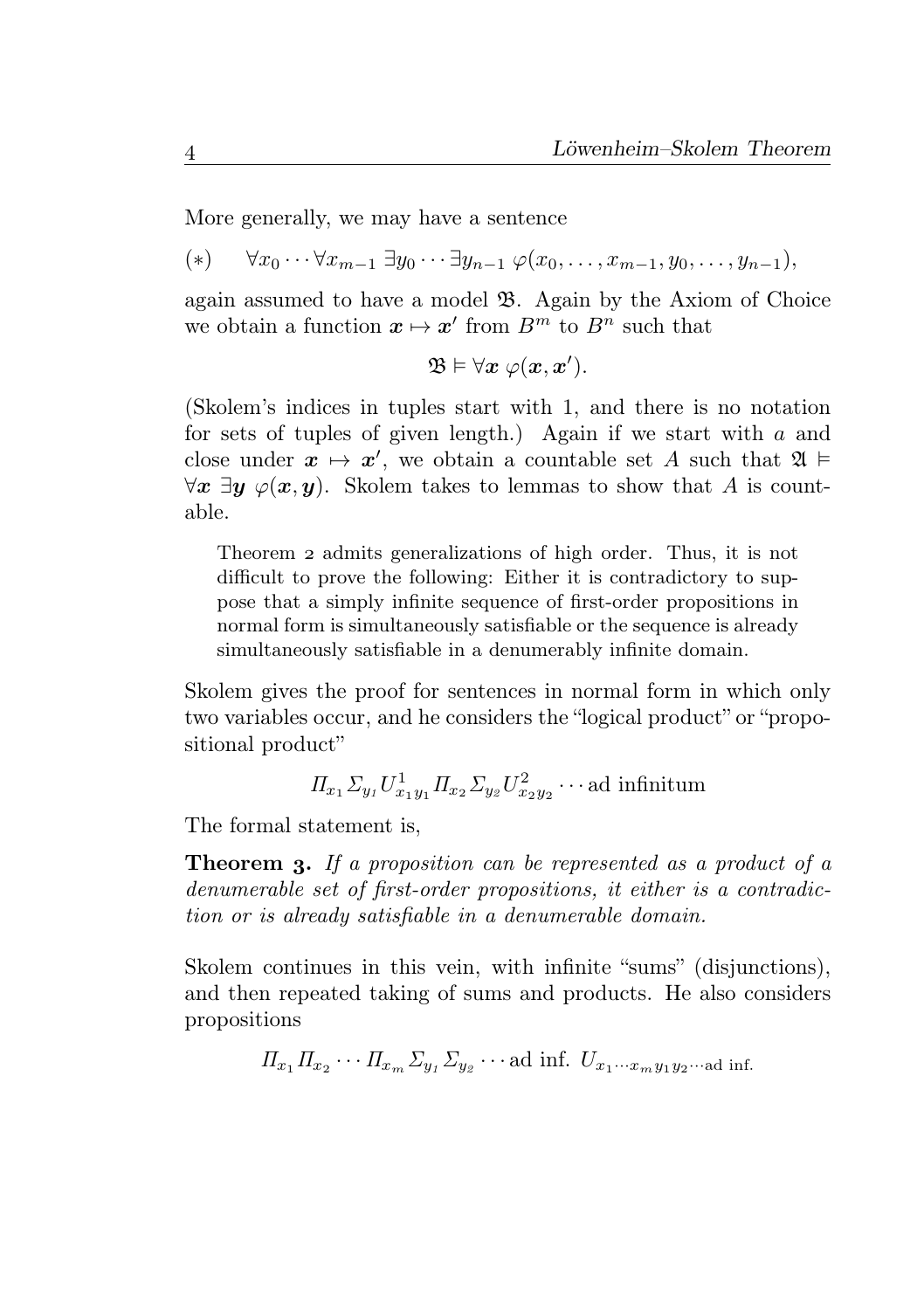and countably infinite products of these (Theorem 8). There are no examples or concluding remarks.

#### The  $1922$  paper

Skolem's 1922 paper [4] addresses eight points about Zermelo's settheory. First,

If we adopt Zermelo's axiomatization, we must, strictly speaking, have a general notion of domains in order to be able to provide a foundation for set theory. The entire content of this theory is, after all, as follows: for every domain in which the axioms hold, the further theorems of set theory also hold. But clearly it is somehow circular to reduce the notion of set to a general notion of domain.

The basic concern seems to be that you cannot do set theory without already knowing what sets are. He seems to be mistaken: We start out with a notion of (as I say) collection, and then in particular class: a "domain" for set theory is a class, not a set.

Skolem's second point is that Zermelo is deficient for not defining "definite proposition." The allusion is to

Axiom III. (Axiom of separation.) Whenever the propositional function  $\mathfrak{E}(x)$  is definite for all elements of a set M, M possesses a subset  $M_{\mathfrak{E}}$  containing as elements precisely those elements x of M for which  $\mathfrak{E}(x)$  is true. [8, p. 202]

Here  $\mathfrak{E}(x)$  ought to be, in our terms, a first-order proposition in the signature  $\{\in\}$  (with equality).

Skolem continues with the Skolem paradox:

This third point is the most important: If the axioms are consistent, there exists a domain B in which the axioms hold and whose elements can all be enumerated by means of the positive finite integers.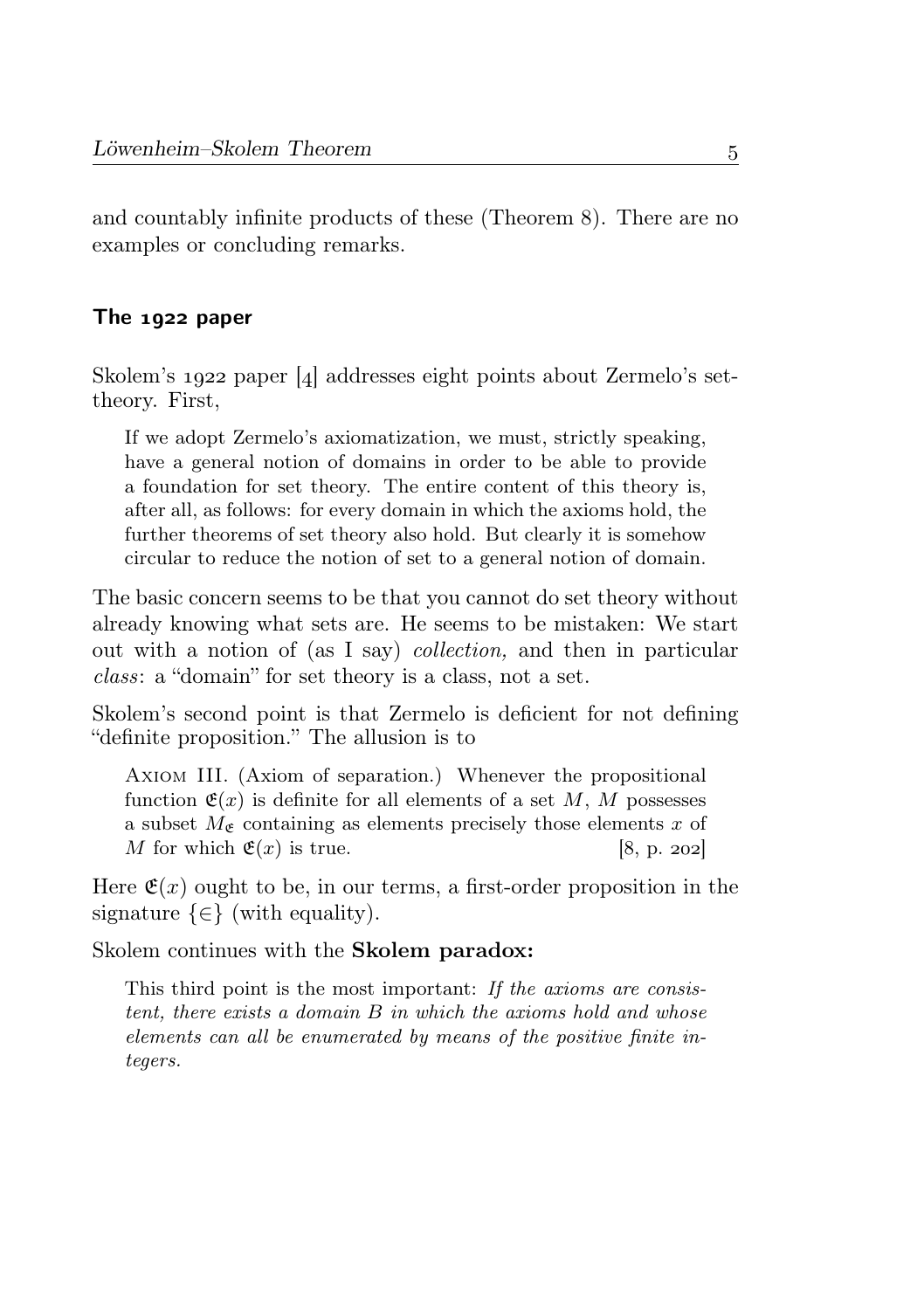. . . So far as I know, no one has called attention to this peculiar and apparently paradoxical state of affairs.

Skolem immediately resolves the paradox. Meanwhile, he has proved it using Löwenheim's theorem, proved now without the Axiom of Choice: We are again considering a satisfiable sentence in Skolem normal form as in (∗). There are some "solutions"—models—of the sentence

$$
\exists \boldsymbol{y} \ \varphi(0,\dots,0,\boldsymbol{y}).
$$

Moreover, some such model will have the universe  $1 + n$ , that is,  $\{0,\ldots,n\}$ , because this set is just large enough to allow the  $y_j$  to be distinct from one another and from 0. We designate each such model by  $L_{i,1}$  for some j. Then there are models  $L_{i,2}$  of

$$
\bigwedge_{\bm{x} \in^m(1+n)} \varphi(\bm{x},\bm{y})
$$

that have universe  $1 + n + n \cdot (n + 1)^m$ . We continue thus: the  $L_{i,3}$ will be models of

$$
\bigwedge_{\boldsymbol{x} \in {}^m(1+n+n\cdot (n+1)^m)}\varphi(\boldsymbol{x},\boldsymbol{y})
$$

with universe  $1 + n + n \cdot (n+1)^m + n \cdot (1 + n + n \cdot (n+1)^m)^m$ , and so on.

Let the universe of  $L_{i,n}$  be  $A_n$ . Thus

$$
A_0 = 1, \t A_{k+1} = A_k + n \cdot A_k^m,
$$

but this is of little importance. Now we order the  $L_{j,n}$  for fixed n. First we order linearly the relation symbols occurring in  $\varphi$ <sup>2</sup>. Then

<sup>&</sup>lt;sup>2</sup>At one point Skolem calls these, "class and relation symbols (class and relative coefficients in the sense of Schröder)".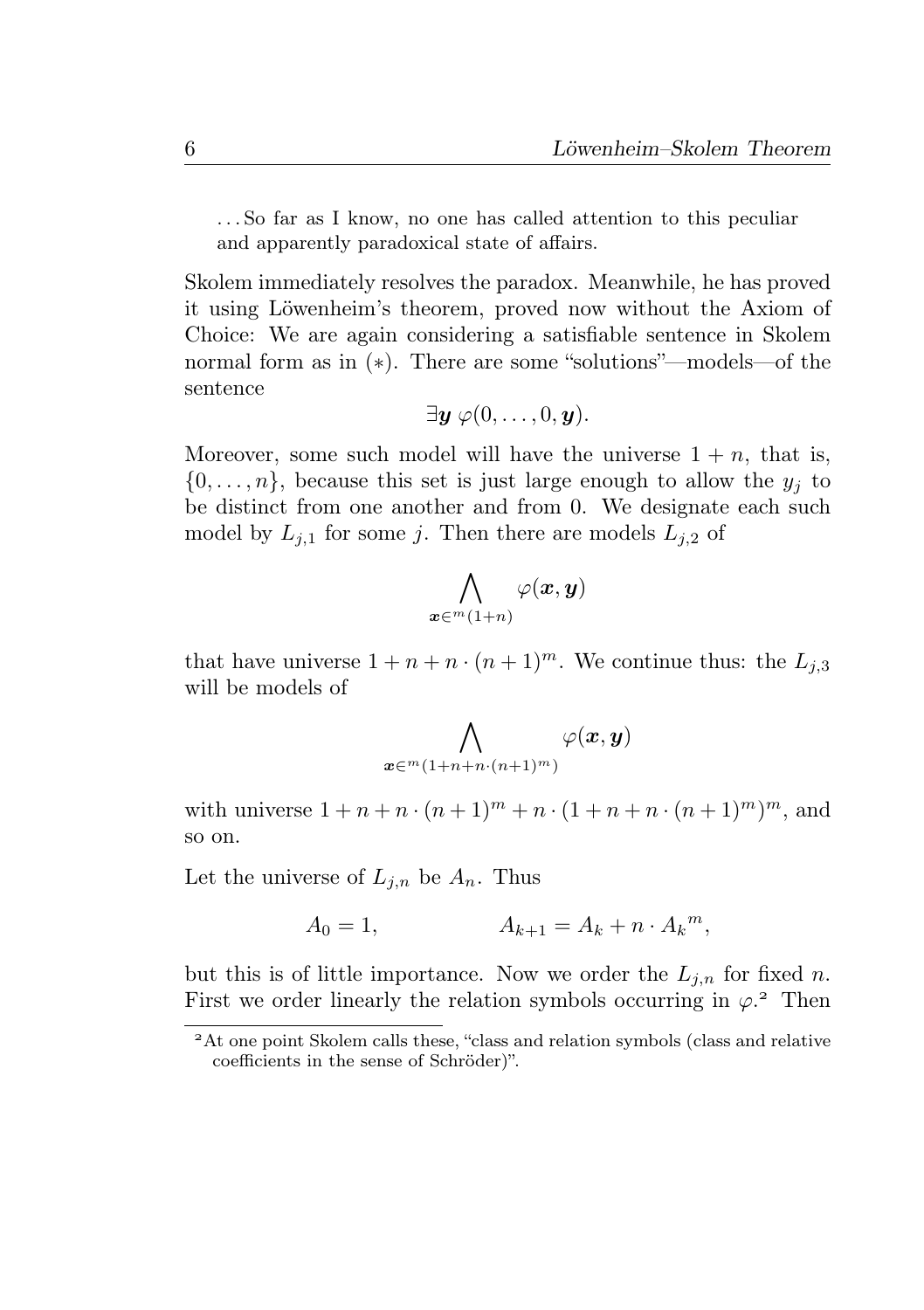$L < L'$  if and only if, when m is minimal such that both L and L' include no common  $L_{im}$ , then, for the least R that has different interpretations in L and L', for the least tuple of elements of  $A_n$ (in the lexicographic ordering) where the interpretations differ,  $R$ fails for that tuple in L, but not L'. Then the  $L_{j,n}$  are numbered so that

$$
L_{0,n} < L_{1,n} < \cdots
$$

If  $k < n$ , there is  $a_k^n$  such that

$$
L_{a_k^n,k}\subset L_{1,n}.
$$

As *n* grows (while *k* is fixed),  $a_k^n$  can only increase: this is because

$$
L_{i,n} \subset L_{i^*,n+1} \& L_{j,n} \subset L_{j^*,n+1} \& L_{i^*,n+1} < L_{j^*,n+1} \\
\implies L_{i,n} \leq L_{j,n}.
$$

The point is that the various  $L_{i,n}$  compose a tree when ordered by ⊂; and we can refine this into a linear ordering with the desired property. Then the  $L_{1,n}$  have a "limit," which is a model of the original sentence.

Now we generalize to a countably infinite list of sentences. Skolem hardly even alludes to the details; his main point is to observe that when Zermelo's "Axiom III (axiom of separation) can be replaced by an infinite sequence of simpler axioms". . .

#### References

[] John W. Dawson, Jr. The compactness of first-order logic: from Gödel to Lindström. Hist. Philos. Logic,  $14(1):15-37$ , 1993.

<sup>&</sup>lt;sup>3</sup>Editing this document on June  $18$ ,  $2015$ , I have added the ellipsis and suppressed ("commented out") the ensuing section, called "Old," whose material, including a derivation of the Skolem normal form, seems to have been transferred to (or rewritten in) my notes on Gödel's Completeness Theorem.